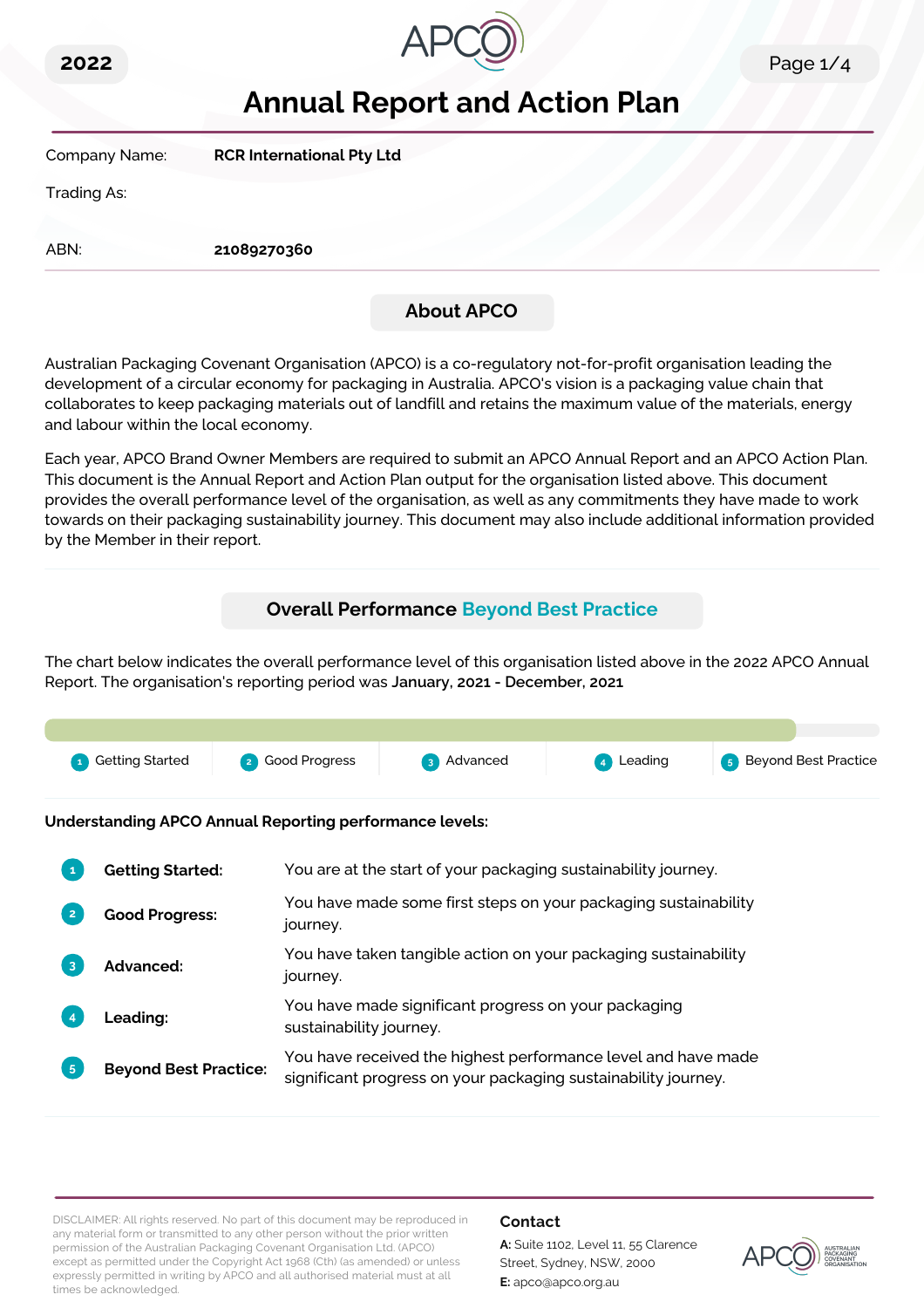

APCO

# **Additional Information**

The information below indicates additional information that the organisation included in their APCO Annual Report.

Please tell us of any constraints you may have had during your chosen 12 month reporting period that has **impacted on your packaging sustainability initiatives and Covenant obligations.**

Covid has limited our ability to travel and meet face to face with suppliers to discuss initiatives around changes to packaging. Where we can we have held video meetings but this has proven to be difficult.

## **APCO Action Plan Commitments**

For each of the Packaging Sustainability Framework criteria listed below, a description is provided along with the commitments made by the organisation in their APCO Action Plan.

#### Criteria 1:

#### **Governance & Strategy:**

This criteria considers actions to integrate packaging sustainability into business strategies.

- Develop a strategy that includes goals for packaging sustainability that addresses the Sustainable Packaging Guidelines (SPGs) or equivalent.
- Include a commitment to the 2025 National Packaging Targets and aim to integrate it within business processes.
- Communicate and promote packaging sustainability objectives and targets within your organisation and to external stakeholders (suppliers, final consumers, community groups etc.).

#### Criteria 2:

#### **Design & Procurement:**

This criteria considers actions taken to ensure that sustainability principles are considered in the design or procurement of both new and existing packaging through use of the Sustainable Packaging Guidelines (SPGs).

- Use the Sustainable Packaging Guidelines to review our packaging to identify opportunities for improvement.
- Record the outcomes of reviews or packaging using the Sustainable Packaging Guidelines so that any team member can refer back to them in future and for auditing purposes.
- Conduct packaging reviews using the SPGs for **15**% of our packaging.

Criteria 3:

#### **Recycled Content:**

This criteria considers actions taken to increase or optimise the amount of recycled material used by your organisation.

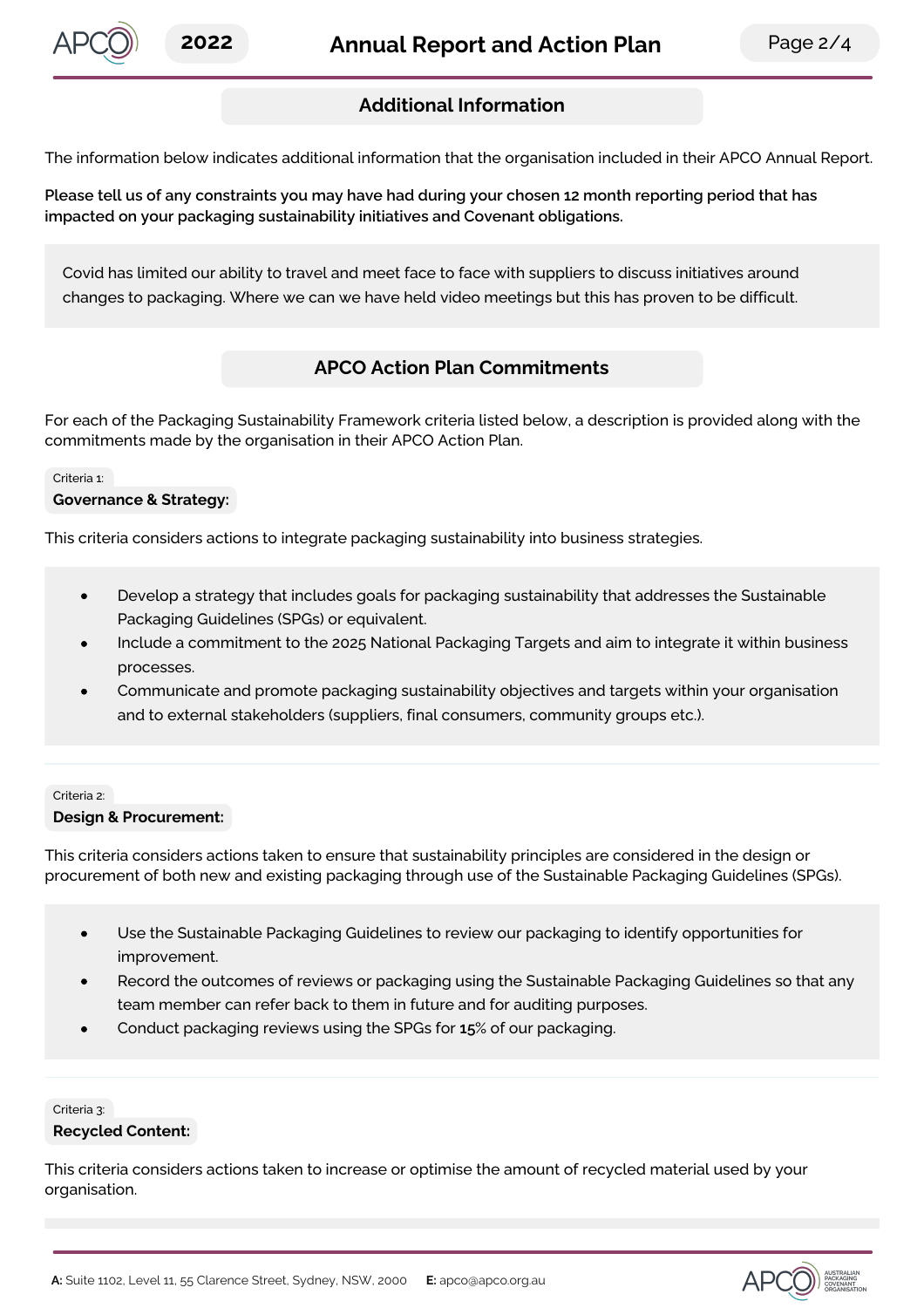

- Develop a policy or procedure to buy products and/or packaging made from recycled materials.
	- Aim to use recycled materials in any packaging where this is feasible, including:
		- $\circ$ Primary packaging
		- Secondary packaging  $\circ$
		- Tertiary packaging  $\circ$

#### Criteria 4: **Recoverability:**

This criteria considers actions taken to improve the recovery of packaging at end-of-life and increase use of reusable packaging.

Investigate whether all of our packaging is recyclable at end-of-life and identify any gaps and  $\bullet$ opportunities for greater reuse or recycling.

### Criteria 5:

### **Disposal Labelling:**

This criteria considers the extent to which packaging has been labelled to help consumers determine what to do with packaging at end-of-life.

As packaging is updated or refreshed, add on-pack information for consumers on recyclability or correct disposal.

### Criteria 6: **On-site Waste:**

This criteria considers progress in increasing the amount of on-site solid waste being diverted from landfill.

Develop a system to collect and recycle used packaging generated at our facilities.

#### Criteria 7:

#### **Problematic Materials:**

This criteria considers the extent to which organisations are actively phasing out problematic and unnecessary single-use plastic packaging and preventing/reducing litter.

- Undertake the following to help reduce the impact of litter:
	- $\circ$ Conduct regular clean-ups on-site
	- Look for opportunities to redesign packaging to eliminate components that may have the  $\circ$ propensity to become litter
	- Always consider the minimum level of packaging that is fit for purpose to allow safe handling  $\circ$